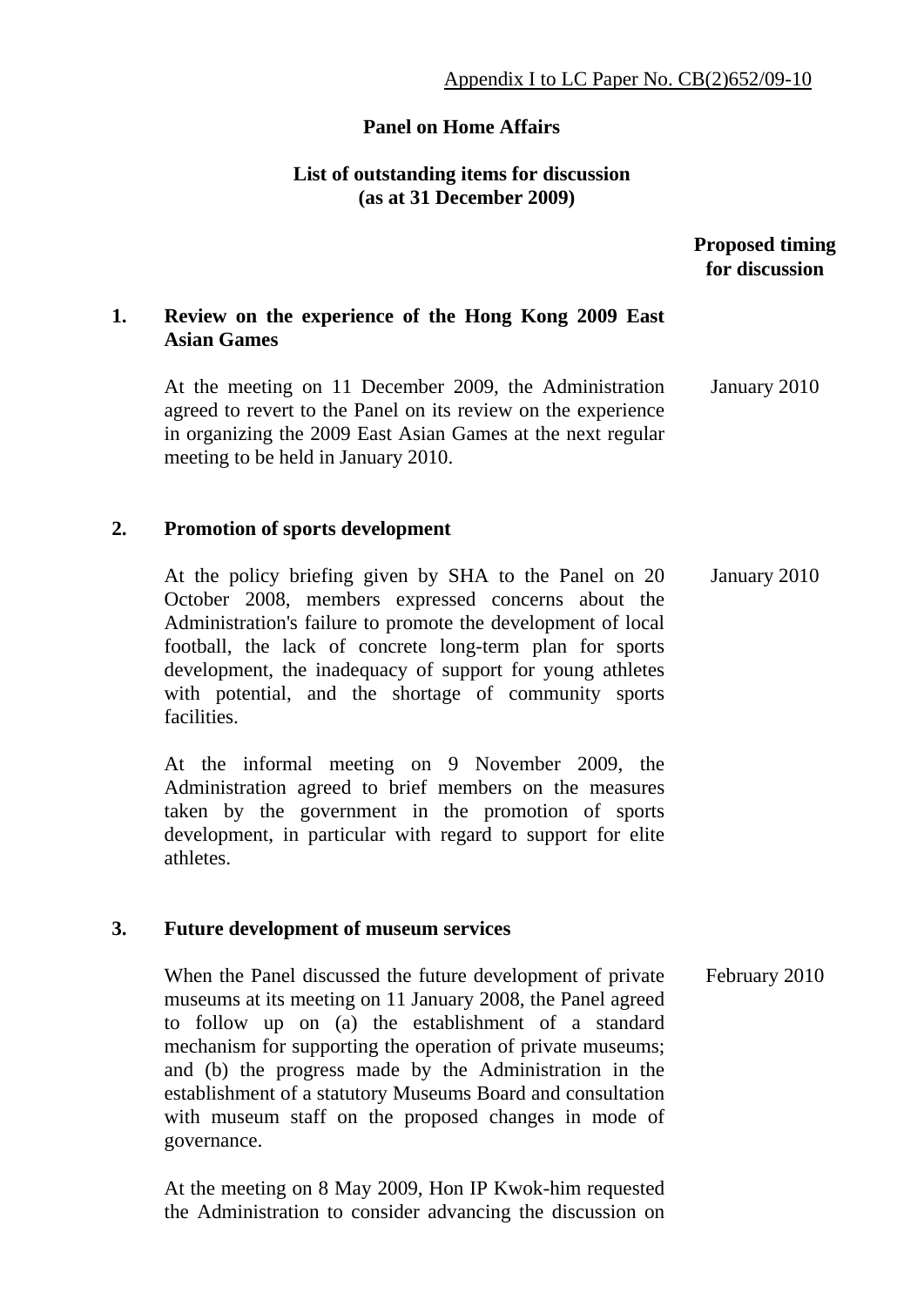#### **Proposed timing for discussion**

the future development of museum services, in view of the concern expressed by members of the Joint Subcommittee to Monitor the Implementation of the West Kowloon Cultural District Project as well as the curatorial profession on this issue.

At the meeting on 15 October 2009, Hon Emily LAU suggested that the mechanisms for handling public donations and items on loan to public museums should also be discussed under this item.

At the meeting on 13 November 2009, the Panel discussed the improvement measures implemented by LCSD's museums vide LC Paper No. CB(2) 232/09-10(01) provided by the Administration. The Administration also agreed to provide a paper and revert to the Panel on the establishment of a statutory Museums Board in three months.

## **4. Government policy on youth development**

At the Panel meeting on 12 June 2009, Hon CHEUNG Kwok-che proposed and the Panel agreed that issues relating to Government policy on youth development should be discussed in the 2009-2010 legislative session.

At the meeting on 15 October 2009, Hon Cyd HO, Hon Tanya CHAN and Hon Paul TSE suggested that the following issues be discussed under this item:

- (a) measures to promote positive value among young people;
- (b) the work of the Commission on Youth and the Youth Summit to be held in 2010;
- (c) the development of the Hong Kong Centre for Youth Development; and
- (d) the subvention for youth uniformed groups.

 February 2010 (as agreed at the informal meeting on 9 November 2009)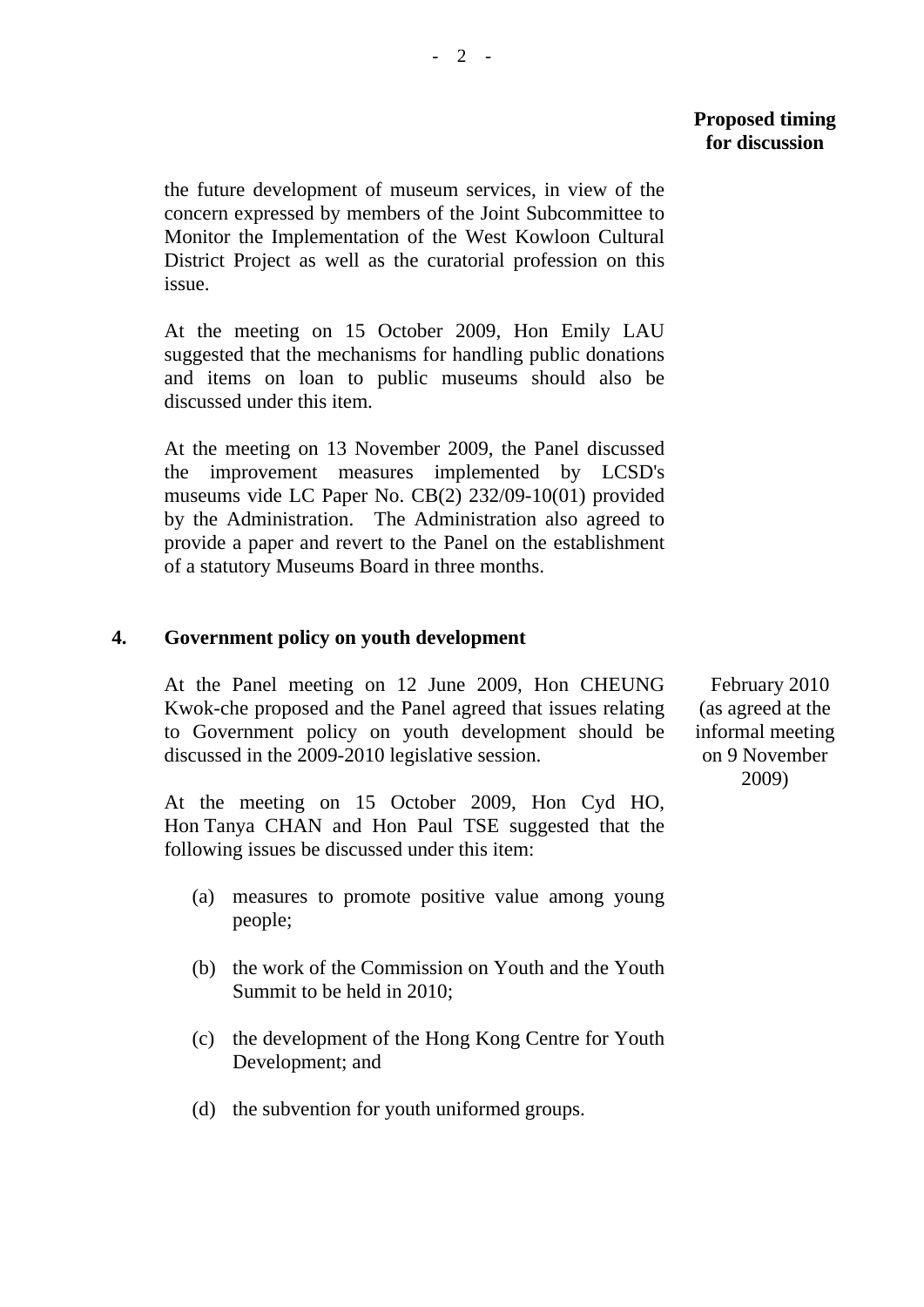March 2010

#### **5. Promotion of local football**

The Panel met with the Administration on 8 May 2009 to discuss the promotion and development of local football. Members noted that the Administration had commissioned a consultancy study on football development in Hong Kong in 2009, and would revert to the Panel on the outcome of the study in early 2010.

The Administration suggested at the informal meeting on 9 November 2009 that the development of local football should be discussed in March 2010 when the outcome of the consultancy study on the subject was expected to be available.

### **6. Strengthening the arts and cultural software of Hong Kong**

The Panel discussed the subject at the Panel meeting on 12 June 2009. Members noted that the Administration would (a) commission a study in 2009 to review the funding mechanism and assessment criteria for the major performing arts groups and (b) set up a steering group in 2009 to coordinate cross-bureaux and inter-departmental efforts in further developing the cultural software in Hong Kong. As advised by the Administration, the study is expected to be commissioned in early 2010, and the first meeting of the steering group was held on 10 September 2009. March 2010

At a meeting held between LegCo Members and Kowloon City District Council members on 2 July 2009, a district council member suggested the revitalization of Ma Tau Kok Cattle Depot Artist Village into a cultural and tourist attraction. Members attending the meeting agreed that the matter should be referred to this Panel for follow up.

At the informal meeting on 9 November 2009, the Administration suggested that this item should be discussed in March 2010 regarding the progress of the consultancy study.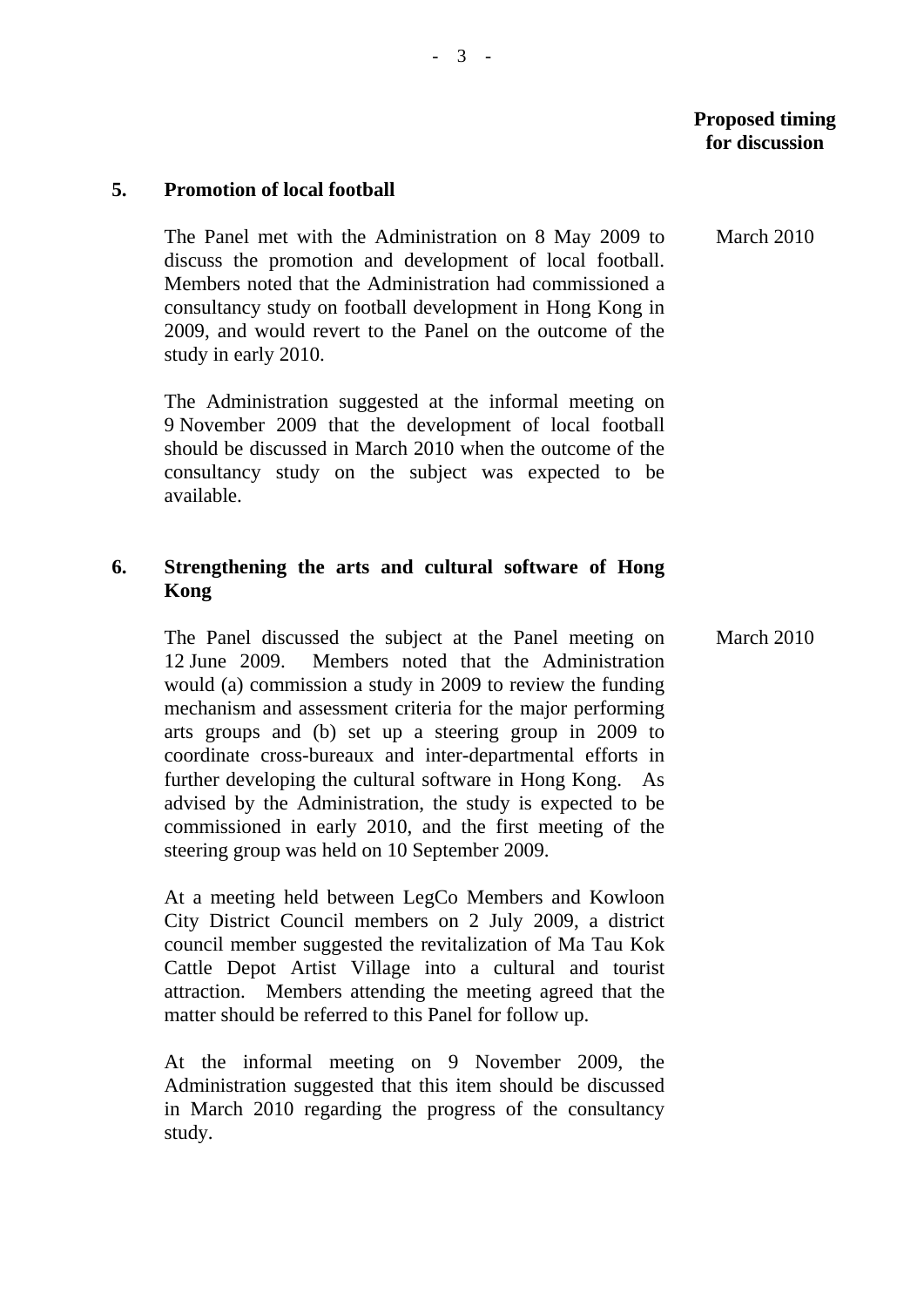## **7. Implementation of recommendations of the 2006 District Council (DC) Review**

Following a preliminary review on the subject at the Panel meeting on 13 February 2009, members considered that the implementation of recommendations of the 2006 DC Review (including the progress of the District Minor Works projects) should be further discussed towards the end of 2009, i.e. two years after the full implementation of the recommendation of the Review. Hon IP Kwok-him suggested that senior officials of the relevant Bureaux should be invited to attend the meeting. At the Panel meeting on 20 March 2009, members agreed that the opportunity might also be taken to discuss issues relating to the construction of civic centres, such as the new Tai Po Civic Centre, as deemed necessary.

*Note: The Administration has advised that both the term consultants and HAD have strengthened staffing support so as to enhance the implementation of the District Minor Works projects. The issue of having a new civic centre in Tai Po was followed up by the District Facilities Management Committee under the Tai Po District Council (TPDC(DFMC)). As a new cross-district civic centre would be constructed in the North District which would also serve Tai Po, the proposal of constructing a new Tai Po Civic Centre at Plover Cove Road, Area 1, was shelved. The site has been earmarked for the provisioning of "G, I/C" facilities including a community hall, a sports centre (with a 25m x 25m indoor heated swimming pool) and two 7-1-side soccer pitches in consultation with TPDC(DFMC). LCSD is the lead department and has also agreed to upgrade the existing Tai Po Civic Centre.* 

## **8. Support to Mutual Aid Committees**

 At the meeting on 15 October 2009, Hon WONG Kwok-hing suggested that the Administration should review its policy on and enhance its support to Mutual Aid Committees which played an important role in district management.

April 2010 (as agreed at the informal meeting on 9 November 2009)

*(Note)* 

 April 2010 (as agreed at the informal meeting held on 9 November 2009)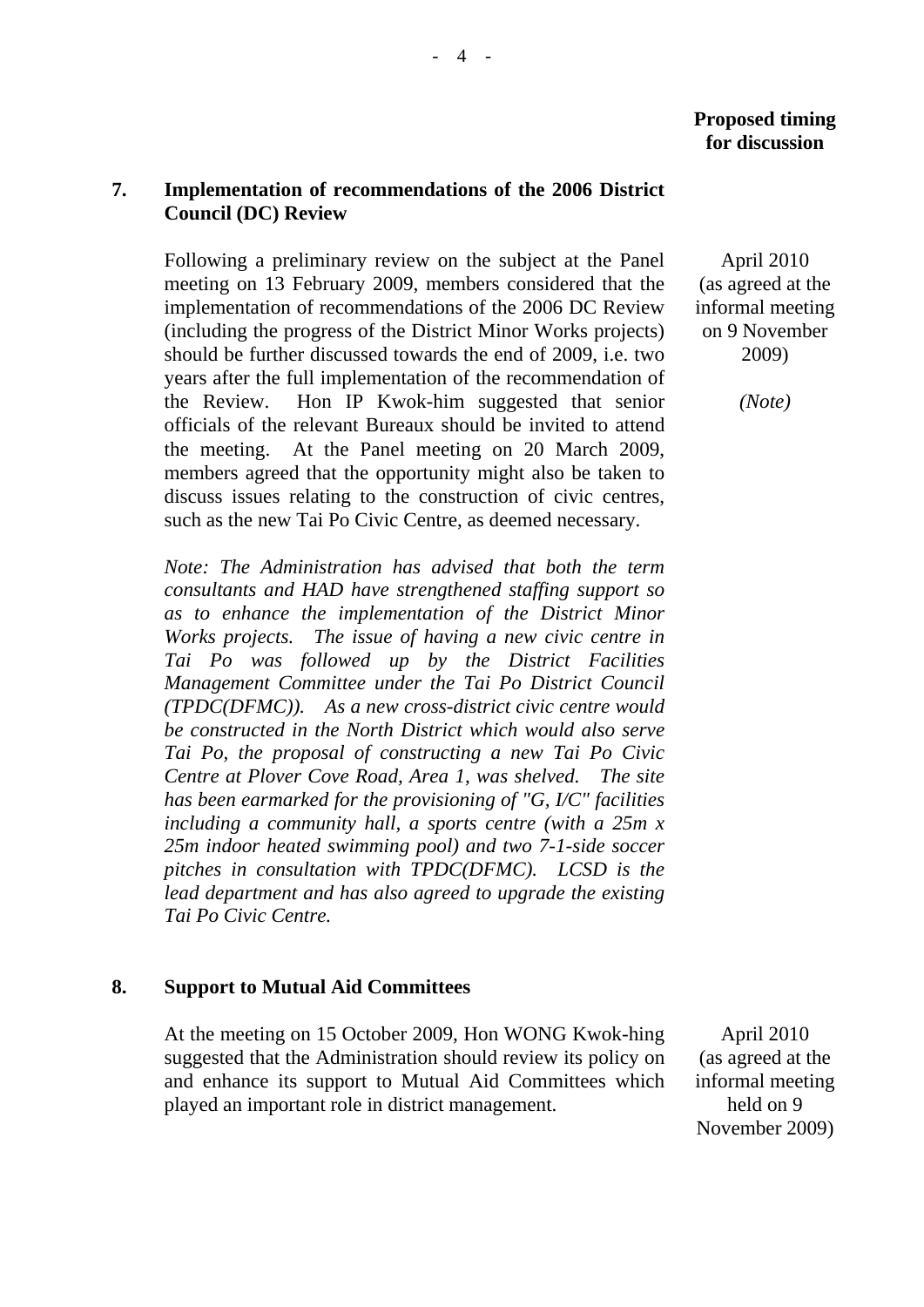March/April 2010

## **9. Setting up an intermediary body for the effective enforcement of maintenance orders**

This item was last discussed on 13 June 2008. Some members were of the view that instead of making piecemeal changes to the existing system of enforcement of maintenance orders, the Administration should consider the establishment of an intermediary body for the collection of maintenance payments and make reference to the successful experience of Australia. These members considered that such a body could assist the maintenance payees in handling the cumbersome legal procedures in collecting maintenance payments.

At the meeting on 14 October 2008, Hon CHEUNG Kwok-che expressed concern that the issue had been outstanding for a long time and little progress had been made. He suggested that the Panel should revisit this item.

At the informal meeting between the Panel Chairman/Deputy Chairman and SHA held on 3 November 2008, the Administration maintained the view that an intermediary body per se would not bring significant benefits over and above those that could be achieved by improving the existing system through various legislative and administrative measures. The Administration did not consider that there were justifiable reasons to support the establishment of an intermediary body to help maintenance payees to collect maintenance payments.

At the informal meeting between the Chairman/Deputy Chairman and SHA on 9 November 2009, the Administration reiterated its stance on the issue as stated in the preceding paragraph. It was agreed that subject to members' view, the item should be deleted from the list.

At the regular meeting on 13 November 2009, the Administration agreed to provide an information paper and brief the Panel at its meeting in December 2009 on the implementation of the improvement measures to help maintenance payees to collect maintenance payments before a decision was made on the deletion of the item, as requested by Hon Cyd HO.

At the meeting on 11 December 2009, members expressed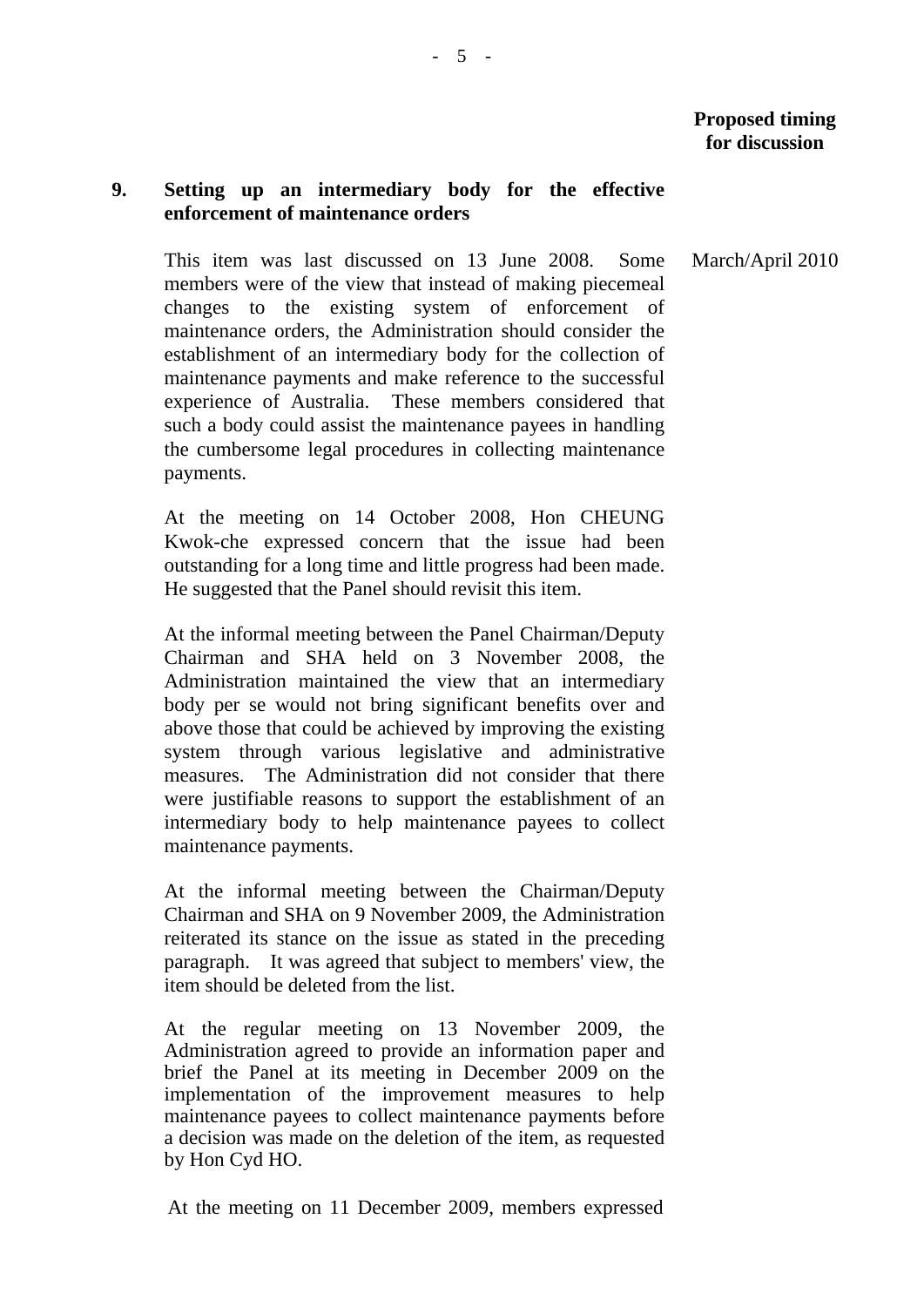disappointment over the lack of progress in the implementation of legislative and administrative measures for strengthening the enforcement of maintenance orders by the Administration. In the absence of effective legislative and administrative measures, members reiterated the need for the Administration to re-consider the option of establishing an intermediary body to collect and enforce maintenance payments, which in their view was the ultimate solution to resolving issues of default by maintenance payers. Members requested the Administration to further review the problems encountered by maintenance payees, make recommendations to resolve these problems and devise a timetable for implementing these measures. The Administration agreed to revert to the Panel in about three months, as requested by Hon CHEUNG Kwok-che and Hon Cyd HO.

#### **10. Development of public library services**

At the Panel meeting on 17 April 2009, Hon KAM Nai-wai expressed concern about the inadequate provision of public library facilities at district level. Pursuant to the meeting, an information paper on the additional public libraries requested by the 18 districts in comparison to the provision of libraries under planning by the Administration was circulated to members on 8 July 2009.

The Panel agreed at its meeting on 10 July 2009 that issues relating to the development of public library services should be further discussed at the first regular meeting in the 2009-2010 legislative session, as suggested by Hon KAM Nai-wai.

At the meeting on 15 October 2009, Hon WONG Kwok-hing expressed concern about the inadequate resources for library facilities in new towns and proposed that the issue be discussed under this item.

At the informal meeting on 9 November 2009, the Administration advised that a funding proposal for the reprovisioning of a public library in Area 3 of Yuen Long would be re-submitted for the approval of the Finance Committee in January 2010. It was also agreed that issue on

1<sup>st</sup> quarter of 2010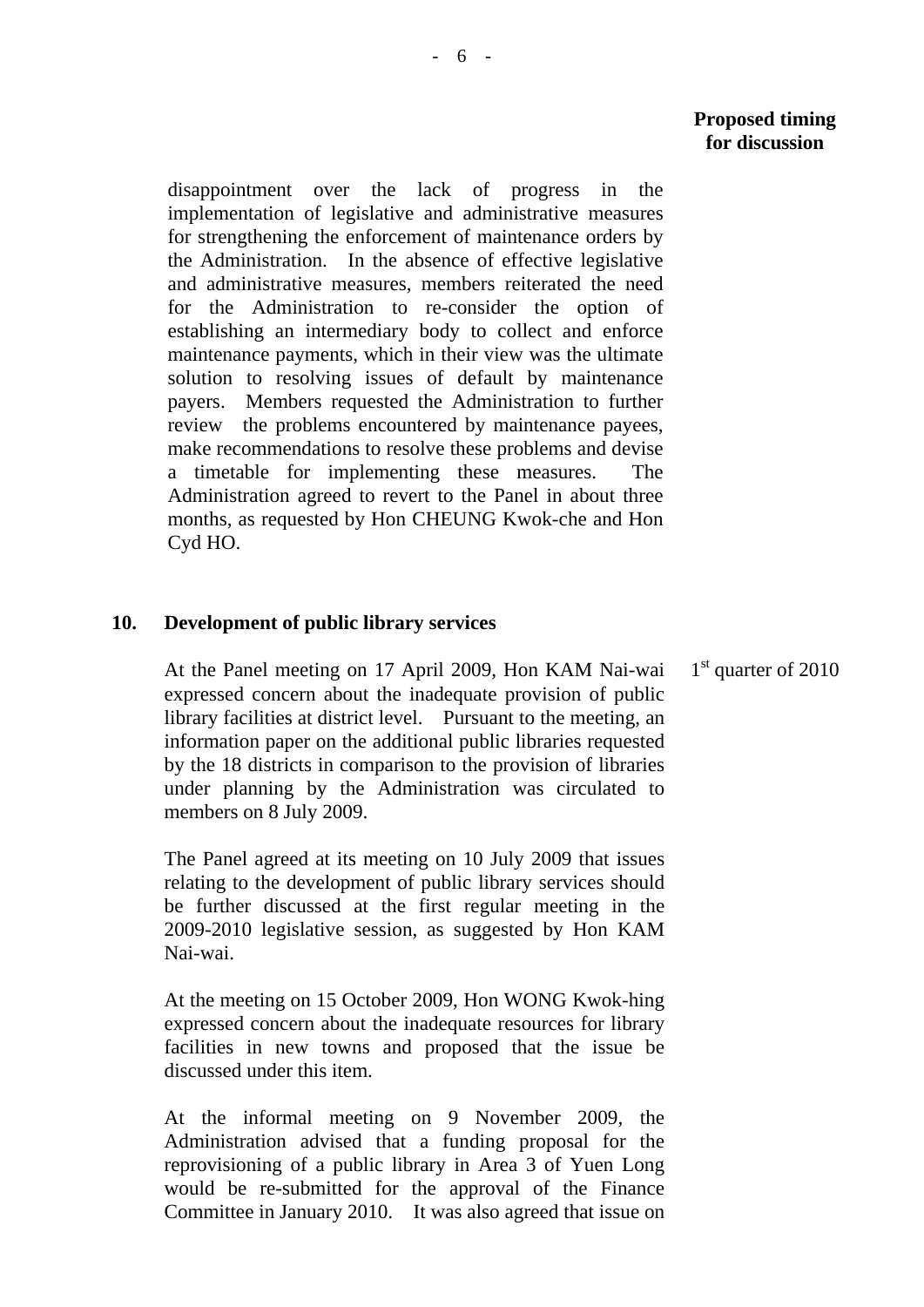the development of library services should be discussed in the first quarter of 2010.

# **11. Construction of an annex building for the Ko Shan Theatre**

At the informal meeting on 9 November 2009, the Administration advised that it would brief the Panel on the funding proposal for the construction of an annex building for the Ko Shan Theatre in May 2010. In connection with the proposal, the Administration would also report to the Panel on other issues relating to the promotion of Cantonese opera, including: May 2010

- (a) the progress in the conversion of the Yau Ma Tei Theatre and Red Brick Building into a Xiqu activity centre; and
- (b) measures to safeguard and promote Cantonese opera.

## **12. The Role of Home Affairs Department in dealing with disputes under the Building Management Ordinance (Cap. 344)**

At the LegCo Members' meeting with members of the Eastern District Council held on 12 March 2009, a district council member suggested the Administration to review the role of the Home Affairs Department under the Building Management Ordinance (Cap. 344) in dealing with disputes between owners and the Owners' Corporations. Members attending the meeting agreed that the matter should be referred to this Panel for follow up. June 2010

At the informal meeting on 9 November 2009, the Administration suggested that the item should be discussed in June 2010 as it would need more time to study this issue.

#### **13. Regulation of property management companies**

The Panel received a briefing by the Administration on the findings of the first phase of a consultancy study on the 3<sup>rd</sup> quarter of 2010